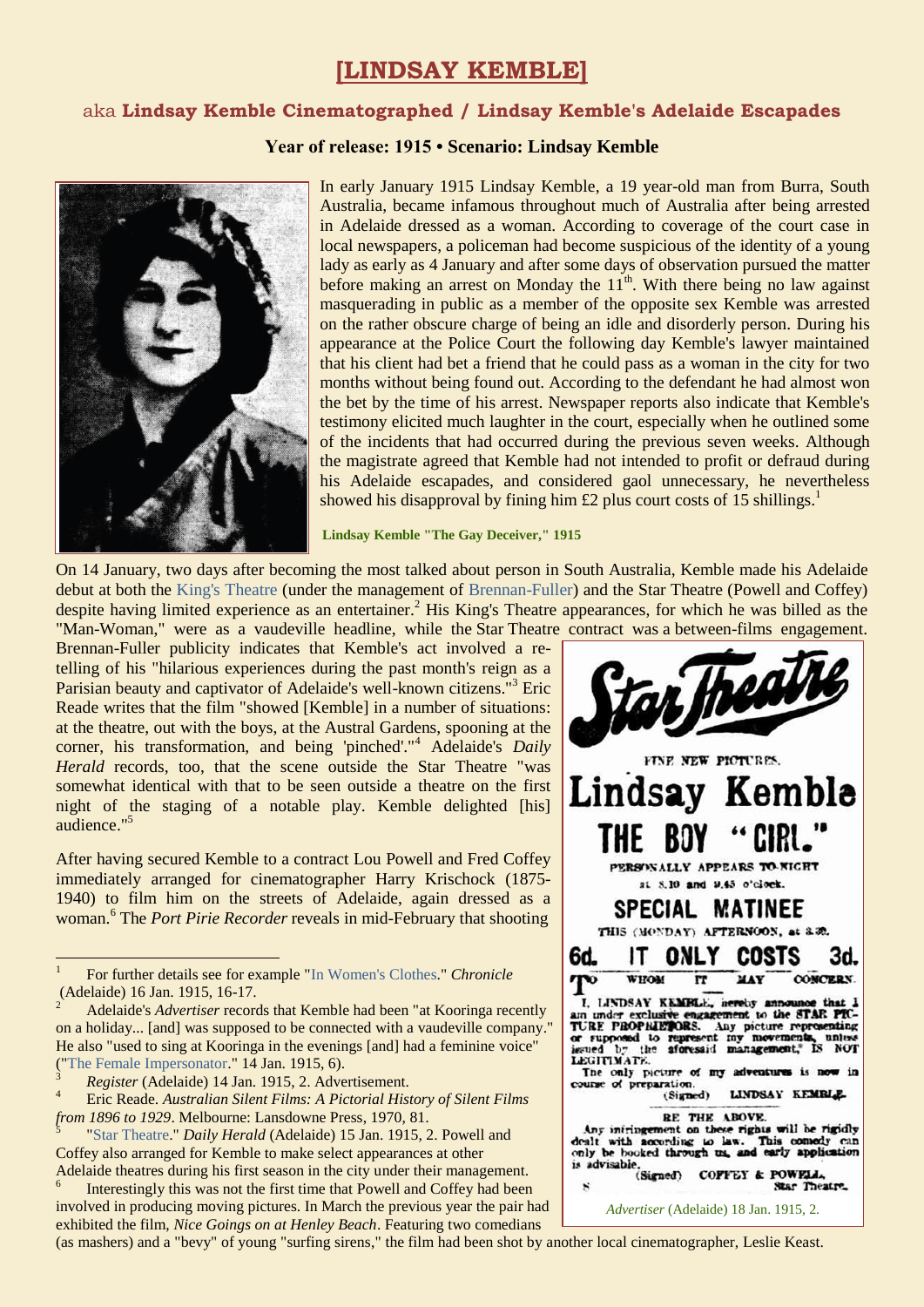had taken place soon after his trial at the Adelaide Police Court (12 Jan.), the result being a film 1,000 feet in length that showed "many laughable and interesting episodes in connection with [Kemble's] astonishing escapades.<sup>7</sup>

Billed simply as *Lindsay* Kemble, the comedy film opened at the Star Theatre on 23 January to rave reviews:

*Journal*: The management of the Star Picture Palace in King William Street have shown considerable enterprise by having secured the reproduction in film form of certain features which are claimed to have occurred in connection with the escapade of Lindsay Kemble, the "boy-girl," in Adelaide recently. A local cinema operator is responsible for the picture, the general excellence of which in production reflects the utmost credit on the photographer's ability in his fascinating art. A more amusing comedy has seldom been shown here, and the fact of it being purely-local in origin and substance makes it all the more noteworthy. Vociferous laughter follows its exhibition. It is being shown day and night.<sup>8</sup>

*Register*: A more amusing comedy has seldom been produced. All the artists represent familiar faces Adelaide, and it is a tribute to those concerned to supply such a remarkably good picture. Lindsay's adventures provide ample scope for the actors and the operator's talents. This latest move by the Star proprietors should be successful. In addition an excellent new programme of films is offered.<sup>9</sup>

*Daily Herald*: That attractive and versatile performer Lindsay Kemble will again appear at the Star to-day, not in his original role as a variety artist, but as a moving picture star. His undoubted talent has full play in this splendid picture being produced today for the first time. The fact that all the performers and also the producer are local residents should add considerably to its attractiveness. A fine company of artists were engaged to secure this striking representation of Mr. Kemble's experiences, and the result is certainly surprising. The enterprise of the management will doubtless meet with its due reward. The fact that such an excellent picture was taken without resort to outside assistance marks a new era in motion plays in Adelaide, and demonstrates that local talent is quite equal to its competitors in other parts.<sup>10</sup>

*Mail*: The Star management are out again with a new series of pictures which are particularly attractive and interesting. The notorious Lindsay Kemble still continues to amuse and entertain large crowds of his admirers, and during his country tour he is well represented by an excellent picture of his adventures in our city. The rapid rise of this meteoric vaudeville star is indeed surprising, and his-representation of a masquerading, female is quite clever. The popularity gained by this novel film continues with remarkable consistency, and no sign of its withdrawal is insight. Coupled with Mr. Kemble's picture is a fine programme of motion plays combining amusement with instruction.<sup>1</sup>

*Advertiser*: Today will see another change of programme at the Star, except that Mr. Lindsay Kemble, the female impersonator, continues to amuse and entertain large crowds. This excellent local film will occupy the screen for a few days longer.<sup>12</sup>

The film remained a major attraction at the King William Street theatre for several weeks and later toured some South Australian regional centres.



<sup>-&</sup>lt;br>7 ["Amusements Tonight: The Lindsay Kemble Film."](https://trove.nla.gov.au/newspaper/article/95314615) *Port Pirie Recorder* (SA) 11 Feb, 1915, 3.

<sup>8</sup> ["Star Theatre.](https://trove.nla.gov.au/newspaper/article/203531126)" *Journal* (Adelaide) 25 Jan. 1915, 2. 9

[<sup>&</sup>quot;Star Theatre.](https://trove.nla.gov.au/newspaper/article/59125633)" *Register* (Adelaide) 23 Jan. 1915, 11.

<sup>&</sup>lt;sup>10</sup> ["Star Theatre.](https://trove.nla.gov.au/newspaper/article/124917443)" *Daily Herald* (Adelaide) 23 Jan. 1915, 7.

<sup>11</sup> ["Star Pictures: Local Film Scores."](https://trove.nla.gov.au/newspaper/article/59296924) *Mail* (Adelaide) 30 Jan. 1915, 4.

<sup>12</sup> ["Amusements: Star Theatre.](https://trove.nla.gov.au/newspaper/page/970154)" *Advertiser* (Adelaide) 30 Jan. 1915, 17.